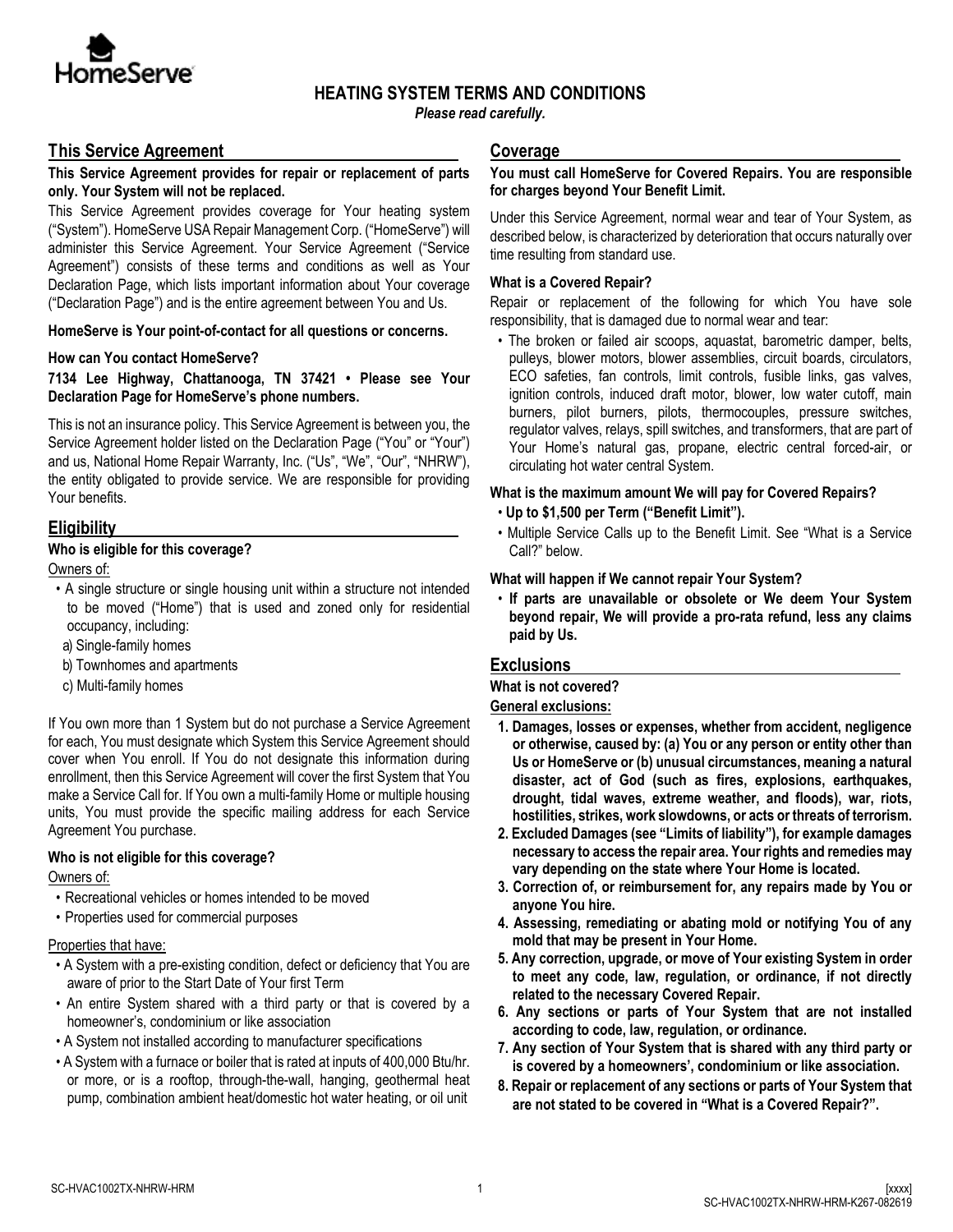### **System exclusions:**

- **1. Air ducts, registers, air filters, zoning components and electronics, electronic air cleaners, flue venting, humidifiers, thermostats, air balancing, chimney maintenance or repairs, heating jacket, asbestos or other insulation.**
- **2. Heat exchangers, leaking boilers, boiler distribution piping, and radiators.**

# **Service Calls**

### **What is a Service Call?**

A visit to Your Home by one of HomeServe's approved technicians where either work is performed to diagnose and complete a single Covered Repair or it is determined that the repair is not covered ("Service Call").

### **Do You have to pay anything for a Service Call?**

There is no fee to make a Service Call.

# **When can You request a Service Call?**

There is an initial period of 30 days during which You will not be able to request a Service Call ("Waiting Period"), giving You less than 12 full months of coverage in the first Term. Upon renewal (if applicable), there will be no Waiting Period.

### **How can You request a Service Call?**

Call HomeServe and a service representative will schedule a Service Call. You will not be reimbursed for work not authorized by HomeServe. Technicians must have safe and clear access to, and safe working conditions at and around the work area. In order to make a Service Call Your Service Agreement must be active and You must be current with Your payment(s) of the amount You agree to pay for this Service Agreement, as listed on Your Declaration Page ("Price").

### **What is the Covered Repair Guarantee?**

For 12 months, We will arrange at Our expense and choice for repair or replacement of Covered Repairs which are defective in materials or workmanship ("Covered Repair Guarantee"). We disclaim any and all statutory or common law warranties (whether express or implied) other than the Covered Repair Guarantee and any implied warranties that cannot be excluded under applicable law.

# **Term, cancellation and renewal**

# **When does this Service Agreement start and how long is it?**

Your Service Agreement begins on the start date listed on Your Declaration Page ("Start Date") and continues for 12 months ("Term").

### **Can You cancel?**

You may cancel at any time by either calling HomeServe or going online to https://www.homeserveusa.com/cancel.

- If You cancel within 30 days of the Start Date, You will receive a full refund less any claims paid by Us.
- If You cancel more than 30 days after the Start Date, You will receive a pro-rata refund less any claims paid by Us.
- If Your local utility or municipality provides similar coverage to You at no charge and You cancel, We will refund the payments You have made less any claims paid by Us. You may be required to provide evidence of the similar coverage.

# **Can We cancel?**

• We may cancel, with no less than 15 days' notice to You: (a) for nonpayment of the Price; (b) if We find that You already have coverage that is the same or similar to the coverage provided by this Service Agreement; (c) if We find that You are ineligible for this coverage; or (d) for Your fraud or misrepresentation of facts that are material to this Service Agreement or benefits provided under it.

• We may cancel for any other reason on 60 days' notice to You.

If We cancel for (a), no refund will be given. If We cancel for (b) or (c), We will refund the payments You have made less any claims paid by Us. In all other cases You will get a pro-rata refund less any claims paid by Us.

You will be notified in writing prior to cancellation. The notice will tell You when Your Service Agreement will be cancelled and why it has been cancelled. The notice period begins when We send the notice to You.

### **Will this Service Agreement automatically renew?**

**Unless You tell Us otherwise, Your Service Agreement will automatically renew at the end of every Term for another 12 months at the then-current renewal price.** We may change the price at renewal. We reserve the right to not offer this Service Agreement upon renewal.

# **Other terms**

### **How can You contact NHRW?**

59 Maiden Lane, 43rd Floor, New York, NY 10038 • 1-877-382-7818

### **Receiving documents electronically**

If You consent to electronic delivery, You can receive Your Service Agreement and all related documents to the email address listed on Your Declaration Page ("Email Address"). To update Your Email Address, or discontinue electronic delivery of Your documents You can call HomeServe or update Your preferences in Your website profile at www.homeserveusa.com.

# **Privacy policy**

HomeServe is serious about the private nature of Your personal data. Please read their Privacy Policy, a link to which can be found at the bottom of every page at www.homeserveusa.com, carefully to fully understand how they collect, share, and protect personal data about You. You can also call HomeServe to request a copy.

### **Assignment/Amendment**

We may assign this Service Agreement, in whole or in part, at any time without prior notice to You. We may change this Service Agreement (including the Price) and delegate any of Our obligations at Our sole discretion and without Your consent provided We give You 30 days' prior written notice of the changes. The changes will become effective 30 days after We send You the notice. You may not change this Service Agreement or delegate any of Your obligations.

### **Transfer**

You may not transfer this Service Agreement.

### **General**

Should any of these terms and conditions conflict with the laws of Your state they shall be deemed amended so as to comply with those laws. Should certain terms or conditions be held to be invalid or unenforceable, the remainder of these terms and conditions shall remain valid.

### **Responsibility for benefits owed to You**

Our obligations under this Service Agreement are insured under a service contract reimbursement insurance policy. If We fail to pay or to deliver service on a claim within 60 days after proof of loss has been filed, or in the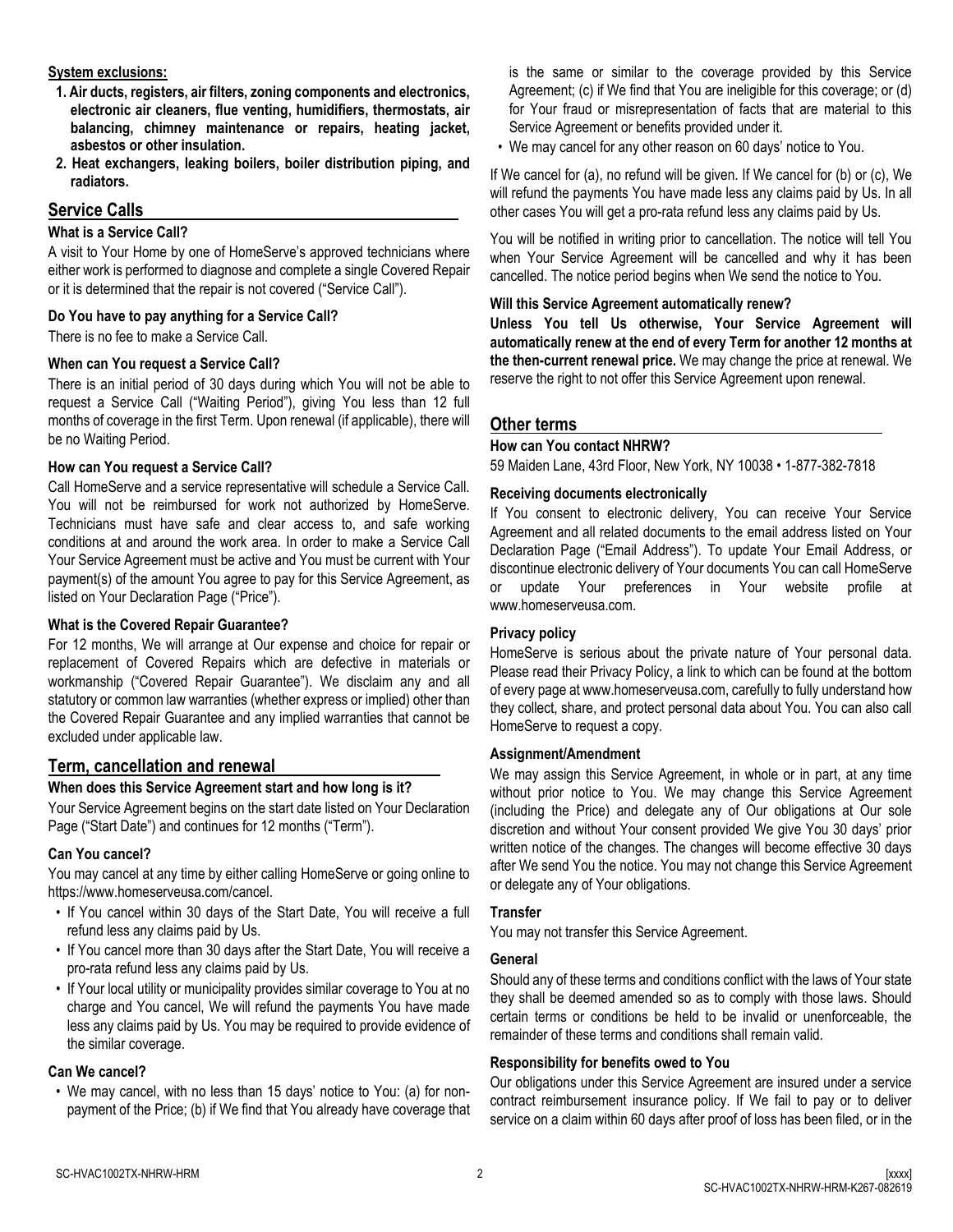event You cancel and We fail to issue any applicable refund within 60 days after cancellation, You are entitled to make a claim against the insurer, Wesco Insurance Company at 59 Maiden Lane, 43rd Floor, New York, NY 10038, 1-866-505-4048.

### **Limits of liability**

**To the fullest extent permitted by applicable law, (1) You agree that We and HomeServe, and both of our respective parents, successors, affiliates, approved technicians and Our and their officers, directors, employees, affiliates, agents, contractors or similar parties acting on behalf of either Us or HomeServe shall not be liable to You or anyone else for: (a) any actual losses or direct damages that exceed the lowest applicable per repair Benefit Limit, or, if there is no maximum Benefit Limit, any actual losses or direct damages that exceed the cost of repairs provided for in the "What is a Covered Repair?" section(s) of this Service Agreement, relating to any repairs performed by Us, HomeServe or on behalf of either Us or HomeServe or services provided hereunder giving rise to such loss or damage; or (b) any amount of any form of indirect, special, punitive, incidental or consequential losses or damages, damages based on anticipated or lost profits, wages, or revenue, or damages based on diminution in value or a multiple of earnings, including those caused by any fault, failure, delay or defect in providing any repairs performed by Us, HomeServe or on behalf of either Us or HomeServe or services provided under this Service Agreement, regardless of whether such damages were foreseeable and whether or not We or HomeServe or anyone acting on behalf of either Us or HomeServe have been advised of the possibility of such damages (the damages listed in clauses (a) and (b), collectively the "Excluded Damages"); and (2) these limitations and waivers shall apply to all claims and all liabilities and shall survive the cancellation or expiration of this Service Agreement. You may have other rights that vary from state to state**.

**Arbitration: YOU, NHRW AND HOMESERVE ALL AGREE TO RESOLVE DISPUTES BY BINDING ARBITRATION as follows:** 

- A. **ANY DISPUTE THAT ARISES OUT OF OR RELATES TO THIS SERVICE AGREEMENT OR FROM ANY OTHER AGREEMENT BETWEEN US, OR SERVICES OR BENEFITS YOU RECEIVE OR CLAIM TO BE OWED FROM NHRW OR HOMESERVE, WILL BE RESOLVED BY ARBITRATION ON AN INDIVIDUAL BASIS.** This arbitration agreement applies to disputes no matter when they arose, including claims that arose before You and We entered into this Service Agreement. This arbitration agreement also applies to disputes involving the officers, directors, managers, employees, agents, affiliates, insurers, technicians, successors or assigns of NHRW or HomeServe. In addition, this arbitration agreement covers any claims or causes of action against NHRW or HomeServe that You may assign or subrogate to an insurer. The American Arbitration Association ("AAA") will administer the arbitration under its Consumer Arbitration Rules. The Federal Arbitration Act applies. Unless You and We agree otherwise, any arbitration hearings will take place in the county where Your Home is located.
- B. Any party bringing a claim may choose to bring an individual action in small claims court instead of arbitration, so long as the claim is pursued on an individual rather than a class-wide basis.
- C. **THIS ARBITRATION AGREEMENT DOES NOT PERMIT CLASS ACTIONS AND CLASS ARBITRATIONS.** By entering into this Service Agreement, all parties are waiving their respective rights to a trial by jury

or to participate in a class or representative action. **THE PARTIES AGREE THAT EACH MAY BRING CLAIMS AGAINST THE OTHER ONLY IN ITS INDIVIDUAL CAPACITY, AND NOT AS A PLAINTIFF OR CLASS MEMBER IN ANY PURPORTED CLASS, REPRESENTATIVE, OR PRIVATE ATTORNEY GENERAL PROCEEDING.** You may bring a claim only on Your own behalf and cannot seek relief that would affect other parties.

- D. HomeServe will pay any filing fee, administration, service or case management fee, and arbitrator fee that the AAA charges You for arbitration of the dispute.
- E. **BY AGREEING TO ARBITRATION, YOU ARE WAIVING YOUR RIGHT TO PROCEED IN COURT.**
- F. **IF FOR ANY REASON A CLAIM OR DISPUTE PROCEEDS IN COURT RATHER THAN THROUGH ARBITRATION, YOU, NHRW AND HOMESERVE UNCONDITIONALLY WAIVE ANY RIGHT TO TRIAL BY JURY.** This jury trial waiver also applies to claims asserted against any of the officers, directors, managers, employees, agents, affiliates, insurers, technicians, approved technicians, successors or assigns of NHRW or HomeServe.

# **State variations**

The following shall apply if inconsistent with any other terms and conditions of this Service Agreement:

**Texas only:** We may only cancel for: (a) non-payment of the Price; or (b) for Your fraud or misrepresentation of facts that are material to this Service Agreement or benefits provided under it; or (c) because the Home is no longer owned by You, or the land on which the Home is located is no longer owned by You. We will initiate service within 48 hours of a request for services by You. You are not required to complete and submit a form in order to make a Service Call. We will not change this Service Agreement (including the Price) during the Term. The "Assignment/Amendment" section is deleted in its entirety and replaced with the following: "We may assign this Service Agreement, in whole or in part, at any time without prior notice to You. We may delegate any of Our obligations at Our sole discretion and without Your consent provided We give You 30 days' prior written notice of the changes. You may not change this Service Agreement or delegate any of Your obligations." This Service Agreement is issued pursuant to a license granted by the Texas Real Estate Commission. Complaints in connection with this Service Agreement can be directed to the Texas Real Estate Commission at P.O. Box 12188, Austin, Texas 78711, (512) 936-3049.

The purchase of a residential service contract is optional and similar coverage may be purchased through other residential service companies or insurance companies authorized to transact business in Texas.

**NOTICE: YOU, THE BUYER, HAVE OTHER RIGHTS AND REMEDIES UNDER THE TEXAS DECEPTIVE TRADE PRACTICES- CONSUMER PROTECTION ACT WHICH ARE IN ADDITION TO ANY REMEDY WHICH MAY BE AVAILABLE UNDER THIS CONTRACT.** 

**FOR MORE INFORMATION CONCERNING YOUR RIGHTS, CONTACT THE CONSUMER PROTECTION DIVISION OF THE ATTORNEY GENERAL'S OFFICE, YOUR LOCAL DISTRICT OR COUNTY ATTORNEY OR AN ATTORNEY OF YOUR CHOICE.**

**\_\_\_\_\_\_\_\_\_\_\_\_\_\_\_\_\_\_\_\_\_\_\_\_\_\_\_\_\_\_ \_\_\_\_\_\_\_\_\_\_\_\_\_\_\_**